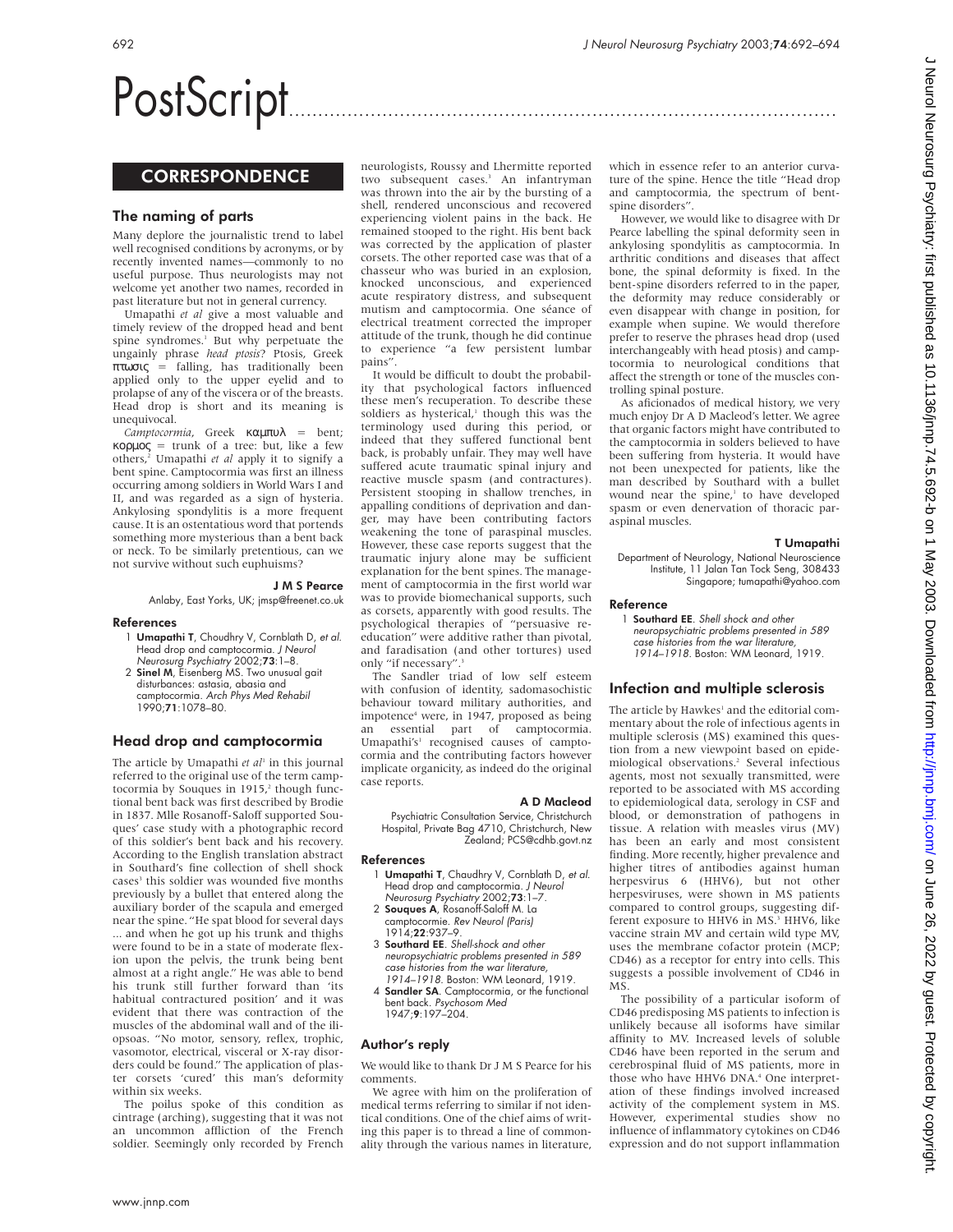as a cause of increased CD46.<sup>5</sup> Incorporation of CD46 in the viral envelope, or a possible genetic propensity in MS patients, have also been considered as causes of increased CD46.4 While its origin in MS is unclear, soluble CD46 might be involved in viral pathogenesis by binding the virus in the viraemic phase and allowing another to attach to CD46 and spread from cell to cell. Both HHV6 and MV are infectious agents encountered in early childhood, and HHV6 can indeed become reactivated a few weeks after primary MV infection. On the other hand, because HHV6 and MV downregulate CD46 expression on the infected cell, they may diminish the entry of each other, delaying the time of infection. Therefore, they might produce increased antibody levels in young adults through delayed infection with, or reactivation of, each other. These suggest increased antibodies against these two viruses in MS may be interrelated.

The question remains whether a causeeffect relation exists between infectious organisms and MS, or whether viruses are just a consequence of the activation of the inflammatory-immune sequence or increased susceptibility of MS patients to infection. Studies of CD46 and other viral receptors seem warranted in MS.

#### B Anlar

Department of Pediatric Neurology, Hacettepe University, Ankara 06100, Turkey; banlar@hacettepe.edu.tr

#### References

- 1 **Hawkes CH**. Is multiple sclerosis a sexually transmitted infection? J Neurol Neurosurg Psychiatry 2002;73:439–43.
- 2 Stewart G. Infection and multiple sclerosis—a new hypothesis? J Neurol Neurosurg Psychiatry 2002;73:358–9.
- 3 Enbom M. Human herpesvirus 6 in the pathogenesis of multiple sclerosis. APMIS  $2001$ ;109:401–11.
- 4 Soldan SS, Fogdell-Hahn A, Brennan MB, et al. Elevated serum and cerebrospinal fluid levels of soluble human herpesvirus type 6 cellular receptor, membrane cofactor protein, in patients with multiple sclerosis. Ann Neurol 2001;50:486–93.
- 5 Mason JC, Yarwood H, Sugars K, et al. Induction of decay-accelerating factor by cytokines or the membrane-attack complex protects vascular endothelial cells against complement deposition. Blood 1999;94:1673–32.

## Infection and multiple sclerosis

The paper by C H Hawkes (Is multiple sclerosis a sexually transmitted infection?<sup>1</sup>) has caused predictable distress to people with multiple sclerosis (MS) and their families. Living with MS is a difficult enough experience without such sudden and avoidable alarm. The UK Multiple Sclerosis Society's national helpline and local branches have been inundated with calls expressing anger and anxiety.

It is hard to understand the motive for publication when your own expert editorial commentator specifically referred to the paper's "pure speculation" and "potential to cause harm". Did the sensational nature of Dr Hawkes's hypothesis and the virtual guarantee of extensive publicity it could receive outweigh proper consideration of its scientific merit?

There is also the worrying question of what damage may have been caused to the reputation of MS research in the UK by the lay media coverage which was attracted. The MS Society has a current forward commitment of around £12 million to nearly 70 research projects. That money is raised by voluntary donation. Anything which could discredit the quality of research here is of material concern to us.

#### M O'Donovan

Chief Executive, The Multiple Sclerosis Society, M S National Centre, 372 Edgware Road, London NW2 6ND, UK; modonovan@mssociety.org.uk

#### Reference

1 Hawkes CH. Is multiple sclerosis a sexually transmitted infection? J Neurol Neurosurg Psychiatry 2002;73:439–43.

Ed: The journal regrets any distress caused to patients with MS as a result of the widespread publicity this article received in the media. However, we wish to emphasise that the article was subject to the usual peer review process.

## BOOK REVIEWS

## Delirium in old age

Edited by J Lindesay, K Rockwood, A Macdonald (Pp 238, £55.00). Published by Oxford University Press, Oxford, 2002. ISBN 0-19-263275-2

Delirium is an extremely important condition for a number of reasons. It is very distressing and frightening for those who experience the symptoms, and descriptions of the effects on the brain as a result of high fever have been well described. There is a high mortality associated with the development of delirium, and it is often associated with behavioural disturbances that can be troublesome for carers and attendants. Finally, it presents a unique opportunity to look at the interface between psychiatric symptoms caused by organic disease and functional disorders.

Twelve years ago, the same publishers and two of the current editors produced the first edition on delirium. It was a relatively thin book but set the standards that the current edition continue. Delirium is certainly a niche market, and there appear to be no direct competitors, although textbooks on old age psychiatry usually contain chapters and notes on delirium. The new edition is greatly expanded and very much up to date.

Every aspect of delirium is included, from the history and conceptual basis of the disorder through epidemiology, neurophysiology, clinical assessment, management, prevention, and, refreshingly, the the role of family caregivers and nurses in managing the disease. The core tenet of the book is that delirium is a disorder that is relatively poorly recognised (particularly the hypo-alert type) by the general clinical professions, it is relatively easy to identify people at risk of developing delirium, and that there is a real possibility of a reasonable preventive strategy for the disorder. Twelve authors have contributed and, as delirium is relatively under-researched, this probably represents a significant proportion of the leading researchers in the field internationally. There are particularly interesting sections on the conceptual basis of the disorder and how it, and its component symptoms, are defined, methods of assessment of delirium are covered comprehensively, a summary of how evidence based management plans can be developed, and the prospects of prevention of delirium are given an adequate airing.

An interesting spin, which I discovered by accident, is that on the Oxford University Press website (www.oup.co.uk), one can see online updates of each individual chapter. Those present when this author last visited the website (December 2002) consisted of work that had been done from when the manuscript had been submitted to publication. It may be that reviews of the book might also appear online—this one will.

The book is a landmark in the literature on delirium, is a text of very high quality, and anyone seriously involved in the clinical management of patients with delirium or research on the subject would do very well to read this book.

A Burns

## Neurophysiology in neurosurgery. A modern intraoperative approach

Edited by Vedran Deletis and Jay L Shils (Pp 469, \$125.00). Published by Academic California, 2002. ISBN 0-12-209036-5

This book comprises 17 chapters contributed by 24 authors. It has clearly benefited from most of the chapters being written in a more or less homogenous style and formed into seven parts based mainly on surgical procedures: motor evoked potentials/<br>
neurophysiological base: intraoperative neurophysiological base; neurophysiology (ION) of the spinal (spinal cord monitoring); ION of peripheral nerves, nerve roots and plexuses; ION of cranial nerve and brainstem; ION of supratentorial procedures; ION during stereotactic neurosurgery for movement disorders; and ION and anaesthesia management. Most of the chapters cover the background of methodology, description of the surgical procedure, and the related neurophysiological procedure, personal experience, and case reports, which gives a balanced theoretical and practical view on the topic of each chapter. The interdisciplinary approach taken in this book will ensure it has a wide range of readers across "neurosurgery, neurology, orthopaedic surgery, neurophysiology, anesthesiology, interventional radiology, and biomedical engineering".

Chronic deep brain stimulation or neuromodulation has extended the role of clinical neurophysiology beyond its traditional diagnostic role. This new field is touched upon briefly in the part on ION during stereotactic neurosurgery. An interesting feature of this book is that it is accompanied by a CD that certainly enhances its value. Cross references are given at the end of the corresponding chapter rather than in the list of contents in the book, and at the front page of the display.

In conclusion, it is an authoritative review of intraoperative neurophysiology much weighted on the motor system for a wide range of surgical procedures. Perhaps, in its present form, those hoping for a more systematically informed discussion on intraoperative neurophysiology of the sensory system may feel slightly disappointed.

X Liu, T Z Aziz